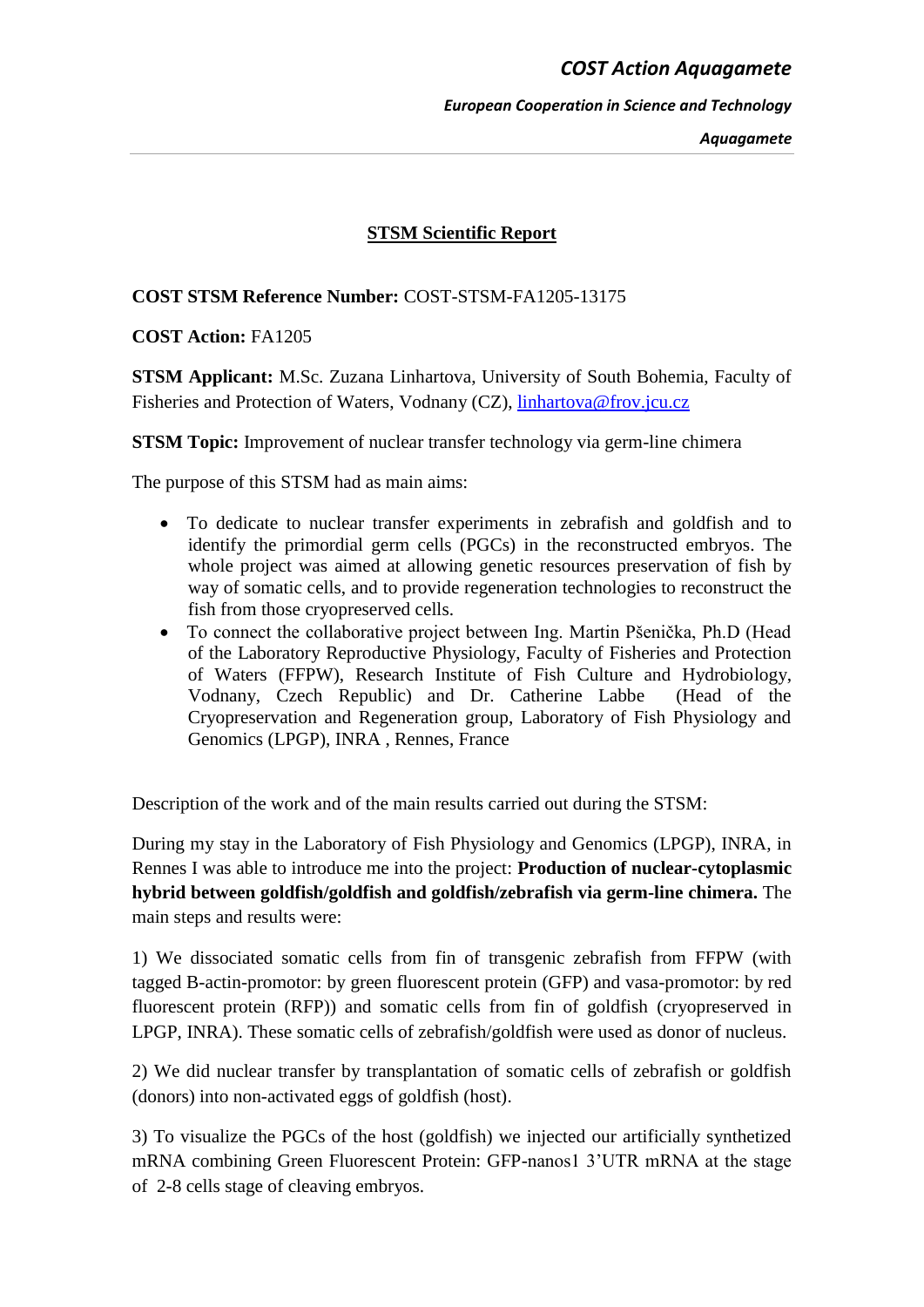# *COST Action Aquagamete*

#### *European Cooperation in Science and Technology*

*Aquagamete*

4) To be able to obtain germ-line chimera producing donor gametes only, we sterilized the host for blastomeres transplantation (goldfish embryos at 2-cell stage) by injecting anti-dnd morpholino oligonucleotide.

5) We transplanted the blastomeres (containing PGCs) with transferred donor nucleus into the sterilized host (goldfish embryos at midblastula transition (MBT) stage).

6) We documented the migration routes of PGCs in the new created germ-line chimeras and counted the efficiency of survived individuals.

Preliminary result 1: Transplanted somatic and germ (all) cells (red cells in Fig. A, the detail in Fig. B) and PGCs (green cells in Fig. C, the detail in Fig. D) in goldfish gemline chimera after transplantation of blastomeres with transferred donor (goldfish) nucleus.



Preliminary result 2: Transplanted somatic and germ (all) cells (green cells in the tail of embryo in Fig. E, detail in Fig. F) and PGCs (red cellsint Fig. G) in goldfish/zebrafish gem-line chimera after transplantation of blastomeres with transferred donor (zebrafish) nucleus.